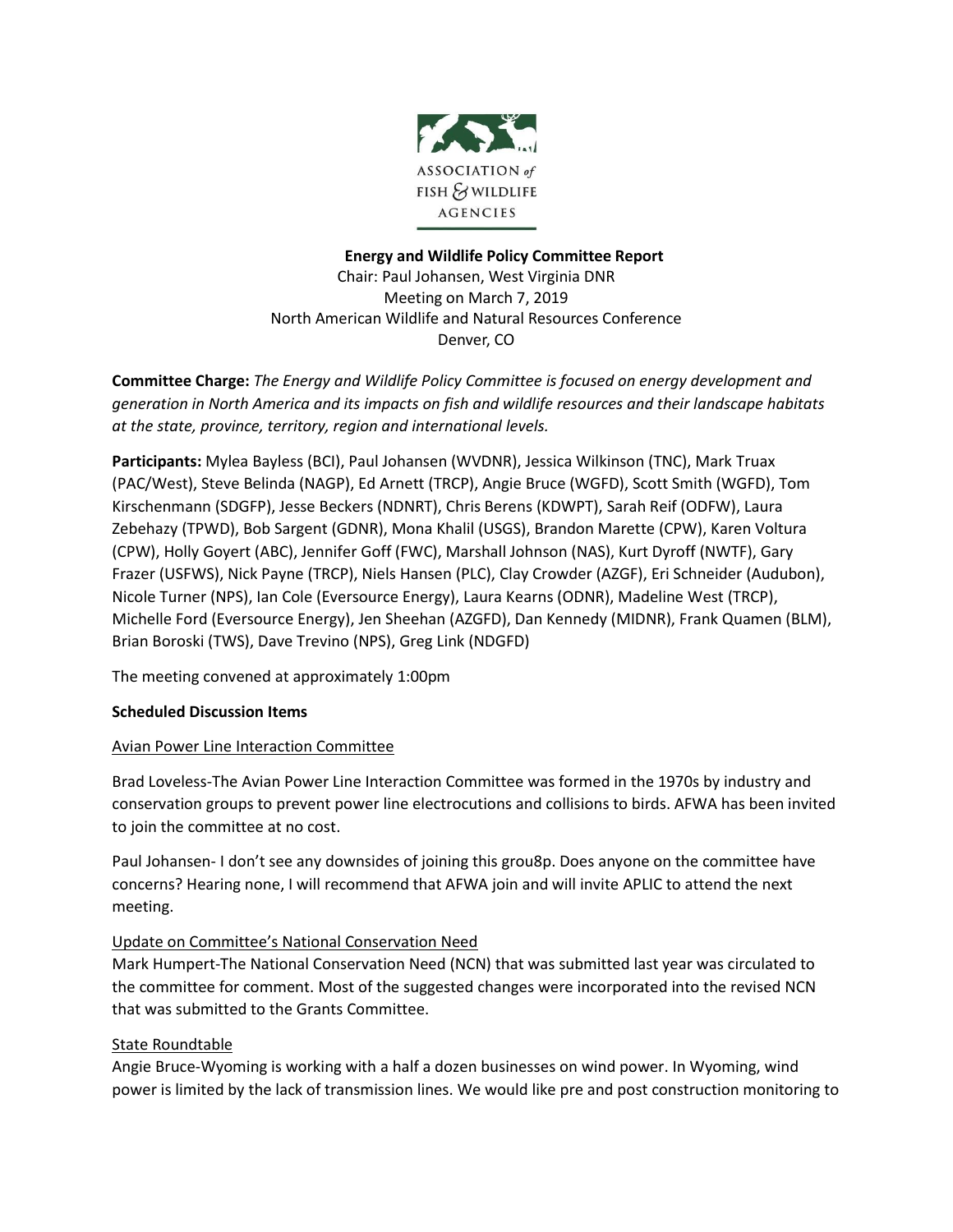minimize wildlife impacts and are looking at post construction impact for mitigation. There has been a new surge of wind power. We are studying the impacts of wind on species such as pronghorn and mule deer. We are adding to a dataset from a previous study to inform future development and impacts.

Steve Belinda-How much in mitigation dollars are going towards impacts?

Ed Arnett-There might be disturbance from infrastructure of just four turbines. We need to build a model to predict impacts of wind.

Angie Bruce-Mitigation at the Shirley Basin project is for the entire basin, not just a single site.

Tom Kirschenmann-South Dakota is working on alternative approaches to reduce wind impacts. Our new governor has slowed things down. Concerns about impacts to prairies and wetlands in eastern South Dakota, has the attention of the utility commission.

Greg Link-The industry, landowners and the North Dakota Public Service Commission want to see more involvement from the North Dakota Fish and Game Department, instead of just checking the box. A couple of years ago we ratcheted up engagement and saw a big surge. Industry wants clear transparent guidance and has asked about the means to evaluate projects. We have a couple of studies that looked into avoidance on prairies and wetlands. As wind power moves into wetlands, we are trying to use better science. North Dakota utilities are not sure the agency should be going along on assessments. We are looking at this as a public resource. There are a couple of bills in the legislature to take the agency out of the game. There is a hearing tomorrow on wind development. Companies say they use the wind energy guidelines. The USFWS requires a closer look. We are at a cross roads. Industry wants mitigation to be a tool. We would like to see consistency on how states approach wind power.

Jesse Beckers-The fish and wildlife agency in North Dakota has had a tough time. I commend them for trying to move forward. A seventeen member panel was created to discuss wind power and no wildlife person was put on the panel. Audubon has been involved. Greg has done a great job trying to bring people to the table.

Greg Link-A bill in the legislature would set up a voluntary fund for mitigation. We shouldn't just be looking after the fact. Avoidance is import too.

Eric Schneider-It's unprecedented that indirect impacts would be removed. This is coming after peer reviewed research has shown the effect of indirect impacts.

Ed Arnett-There is a technical report available through The Wildlife Society. The Wildlife Society has thinking spatially about mitigation for a while. Are there any advancements?

Greg Link-I appreciate comments about the cumulative effects. Once turbines are anchored in, there are more impacts.

Jesse Beckers-I don't see the North Dakota legislature taking a lead on mitigation.

Steve Belinda-Have you discussed with industry to see if they would go above and beyond?

Greg Link-Industry wants to reduce impacts but without a tool. If there was no mitigation, we would have to say no.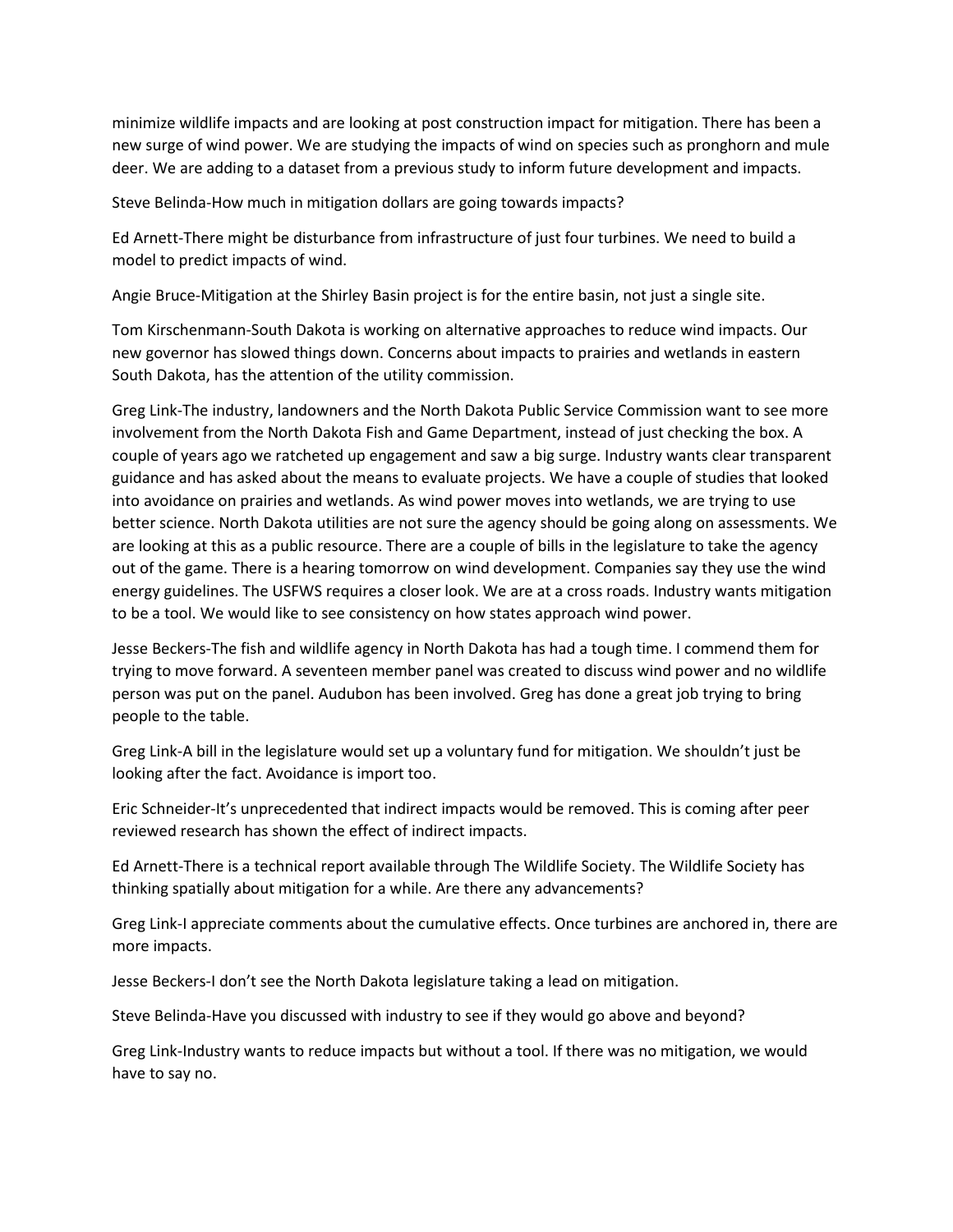Sarah Reif-In Oregon, natural gas pipelines have implications for WOTUS (waters of the US) and clean water act. State authorities are in question. We have wind projects so we launched statewide bat monitoring as part of NA BAT. We are paying attention to incidental take. There is a push for more solar, 25,000 acres have been proposed or implemented. In the legislature, bills are coming from industry to limit state authority. Habitat loss is an important issue. Migration corridors, winter range and cumulative effects are all issues. We are running into challenge where there are not enough private lands to offer up as mitigation. We are trying to build partnerships.

Chris Berens-In Kansas there are over 30 active wind projects. Transmission is lacking and we are starting to see counties push back against wind through zoning. Three counties have moratoriums on wind. A citizens group got a bill introduced to require 3 mile setbacks from wildlife areas. That bill did not make it out of committee. Our new governor will request to continue the moratorium on wind development in the Flint Hills. The Department has a position statement on 3 mile setbacks from wildlife areas. Projects inside the 3 mile setback are still being proposed. The agency does not have regulatory authority. There are 12 new industrial scale solar projects encompassing several hundred acres.

Steve Belinda-Is wind development affecting enrollment in the Conservation Reserve Program?

Chris Berens-We are not seeing this.

Sarah Reif-We are seeing it on expired contracts in Oregon.

Chris Berens-Our Walk-in Access program is taking a hit.

Laura Zebehazy. Texas has a biennial legislative session. A House bill proposed requiring an environmental assessment for pipelines. Three deep water ports are proposed for pipelines. Unique and fragile habitat types could be impacted, including those for ocelots. There are lots of concerns. Wind power is facing increased opposition by landowners, especially impacts to the viewscape. Solar energy is increasing, some companies are using the wind energy guidelines.

Jennifer Goff-Florida may sign on to a multistate lawsuit on offshore exploration because of potential impacts to right whales.

Bob Sargent-In Georgia, we are concerned about solar impacts to gopher tortoise. Most solar development is in the range of gopher tortoises. Solar power is exploding. Georgia Power has agreed to review projects but smaller companies do not do a review. Sometimes gopher tortoises are discovered after a solar project is completed.

Brandon Marette-In Colorado, legislation allows counties to conduct a siting review.

Karen Volutra-In Colorado, the renewable energy deadline is coming up. There is a huge push to reach the goal. There are 14-20 projects in the pipeline. The new governor is pushing for more renewable energy. Counties are not pushing back on private lands. We would like to build relationships. We are concerned about oil and gas and wind power impacts to Lesser Prairie Chickens.

Clay Crowder-In Arizona, a 2018 ballot initiative would have set up a renewable energy goal of 50%. My agency is not regulatory but the department did get involved in a biomasss plant. Arizona has lots of space. Some companies have been proactive and use mitigation. Industry recognizes the value of wildlife. Arizona has just four wind farms. Some new ones are in the planning stages.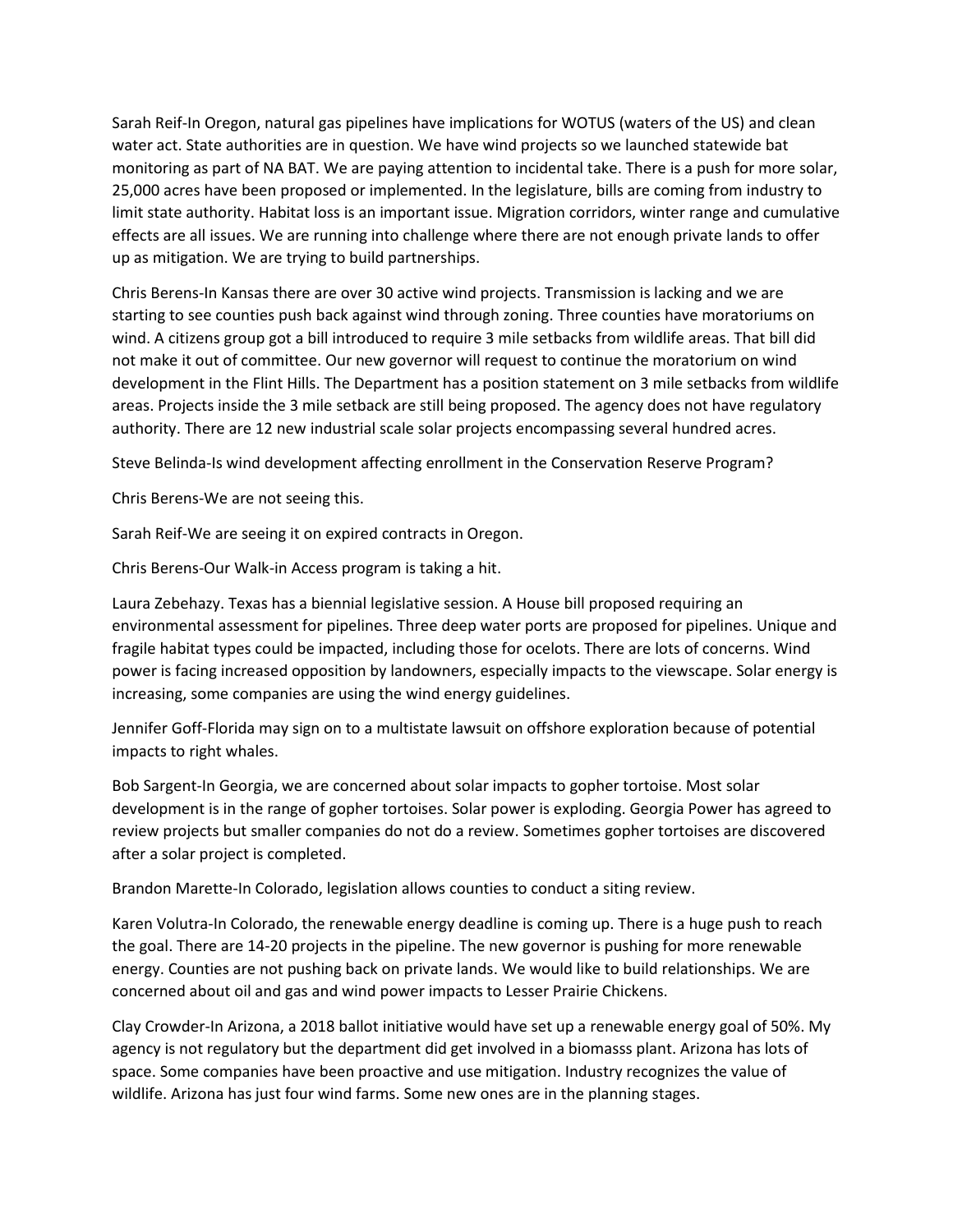Paul Johansen-Major gas pipelines in West Virginia need to move Marcellus shale gas to the coast. We have been working with the Federal Energy Regulatory Commission on voluntary mitigation and have been successful. The Conservation Fund is holding mitigation dollars for the agency. The money is rolling in, so we have begun acquiring land. Citizens will see some benefits. Gas transmission companies have been willing to partner.

Steve Belinda-The North American Grouse Partnership has been working with the Midwest Association of Fish and Wildlife Agencies and the Western Association of Fish and Wildlife Agencies as part of a working group to bring scientist together to identify core habitat. We are working towards a range wide strategy in the Great Plains.

Jessica Wilkinson-The Nature Conservancy has a North American Energy Deployment program. We sit on the board of the American Wind Wildlife Institute. Most of our work is on wind siting in the Great Plains. We will be expanding to seventeen states in the wind belt. We are working on policy to incentivize the right siting of wind. We have developed a map of key habitats to inform wind suppliers who use the Wind Energy Guidelines. We want to see early screening. We will roll out the tool in early spring.

Steve Belinda-Are you doing energy by design?

Jessica Wilkinson-We want to see well-sited energy.

Ed Arnett-The Teddy Roosevelt Conservation Partnership is engaging mostly on oil and gas development, but also wind power. Sage Grouse plans are out. We have concerns that we have competing policies with energy dominance. Our biggest concern is mitigation. Some states have paid attention. The Department of Interior has moved away from mitigation on federal lands.

Jessica Wilkinson-The Western Governors Association passed a resolution that is a positive step.

Ed Arnett-We have not figured this out yet.

Steve Belinda-No net gain is where we are. Nevada got to keep their net positive for sage grouse. Voluntary and compensatory on behalf of energy producers. If it is after the fact, then they won't do it.

Holly Goyert-The American Bird Conservatory has a climate and energy report. An offshore energy working group was established for birds and bats on the Great Lakes. Let us know how we can help. Contact us here if you want to join the working group. It is focused on Lake Michigan now.

Jesse Beckers-We are providing incentives to landowners to manage and protect grasslands

Erik Schneider-The M-opinion on incidental take is a concern. We would like to support states who want to look at their statutes to improve them for bird conservation. Let us know how we can help.

Kurt Dyroff-The National Wild Turkey Federation has a program we are retooling on energy to provide incentives.

Paul Johansen-Would you like to present on that at the next meeting?

Brian Boroski-We have a book on renewable energy and wildlife that will be published in September.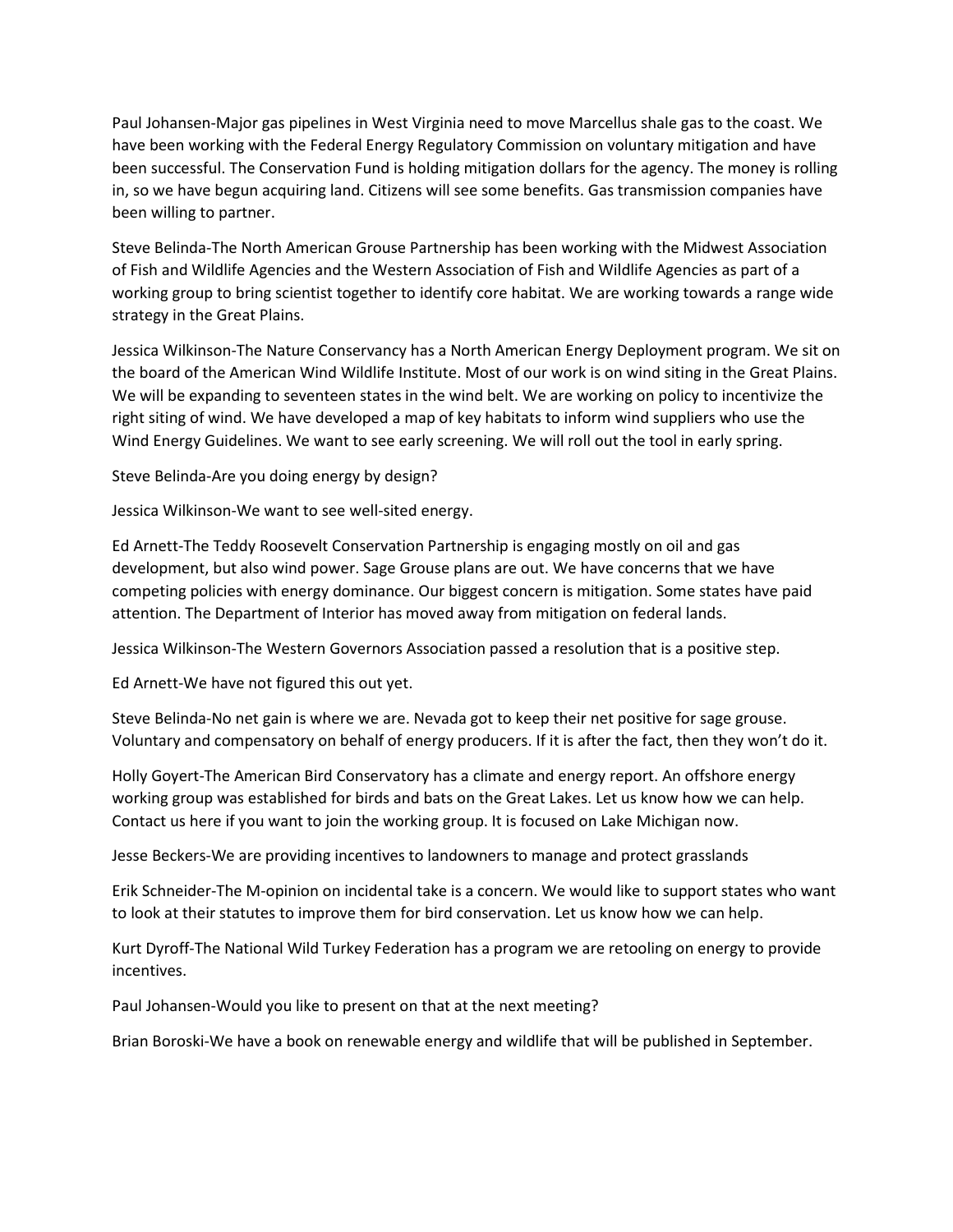### Report on survey of best management practices effectiveness to minimize incidental take

Laura Zebehazy-I sit on the AFWA Incidental Take Working Group. The purpose of this group is to develop best management practices to avoid and minimize impacts on birds. We identified existing best practices and looked at ways to make them more accessible. We surveyed the states and asked them about perceived barriers. Thirty-five states and two provinces responded. Transmission lines, wind power, building collisions and lead ingestion were some of the top causes of incidental take. A full report will be available. States said they have some best practices but that they want to have more that are effective. A small team is working new best practices. We need to determine how effective best practices are.

Karen Voltura-We have statewide set back guidelines, but we don't have science behind them. We get good reaction because there are set numbers. It helps to have something to hand to developers.

Ed Arnett-No one has looked at the wind energy guidelines to evaluate their effectiveness or compliance.

Steve Belinda-It is hard to determine effectiveness of best practices. We don't have much scientific evidence that they work.

Laura Zebehazy-Does it matter who creates the best practices? Is it better coming from an NGO or federal or state agency?

Ed Arnett-There needs to be a proper vetting process.

Chris Berens-Ideally, they need to be created together by state and federal agencies and NGOs.

Greg Link-I don't know if industry uses best practices or uses them in the right way. If a public resource is being diminished, we need to get something back. Until we have consistent mitigation policy, the best practices will be a dance. We should ask how the original plan modified with best practices.

Paul Johansen-Laura, could you provide us the survey and assemble a simple list of questions and send them to the committee?

Laura Zebehazy-I will send the results of the survey.

#### Habitat impacts and wind development: opportunities to address the needs of state wildlife agencies

Jessica Wilkinson-Wind power is critical to address climate change and decarbonize our energy system. Renewable energy, including solar and wind, is an essential part of our energy future in North America. The amount of wind will need to quadruple current installed capacity by 2050 to reach a 35% goal. Total installed wind capacity would be 404 GW by 2050, whereas current onshore wind power capacity is 0.89 GW. Wind-habitat issues are anticipated to increase as low-risk sites with easy access to transmission become harder to find. A 2016 study by NREL found that siting conflicts, including but not limited to wildlife issues is anticipated to affect 80% of future, developable wind projects and could reduce deployment of wind capacity by 14% by 2030 and 28% by 2050. These delays and increased costs could be minimized by evaluating these siting considerations at early stages in the project development process. The footprint of wind and solar is several times that of conventional energy. Direct impacts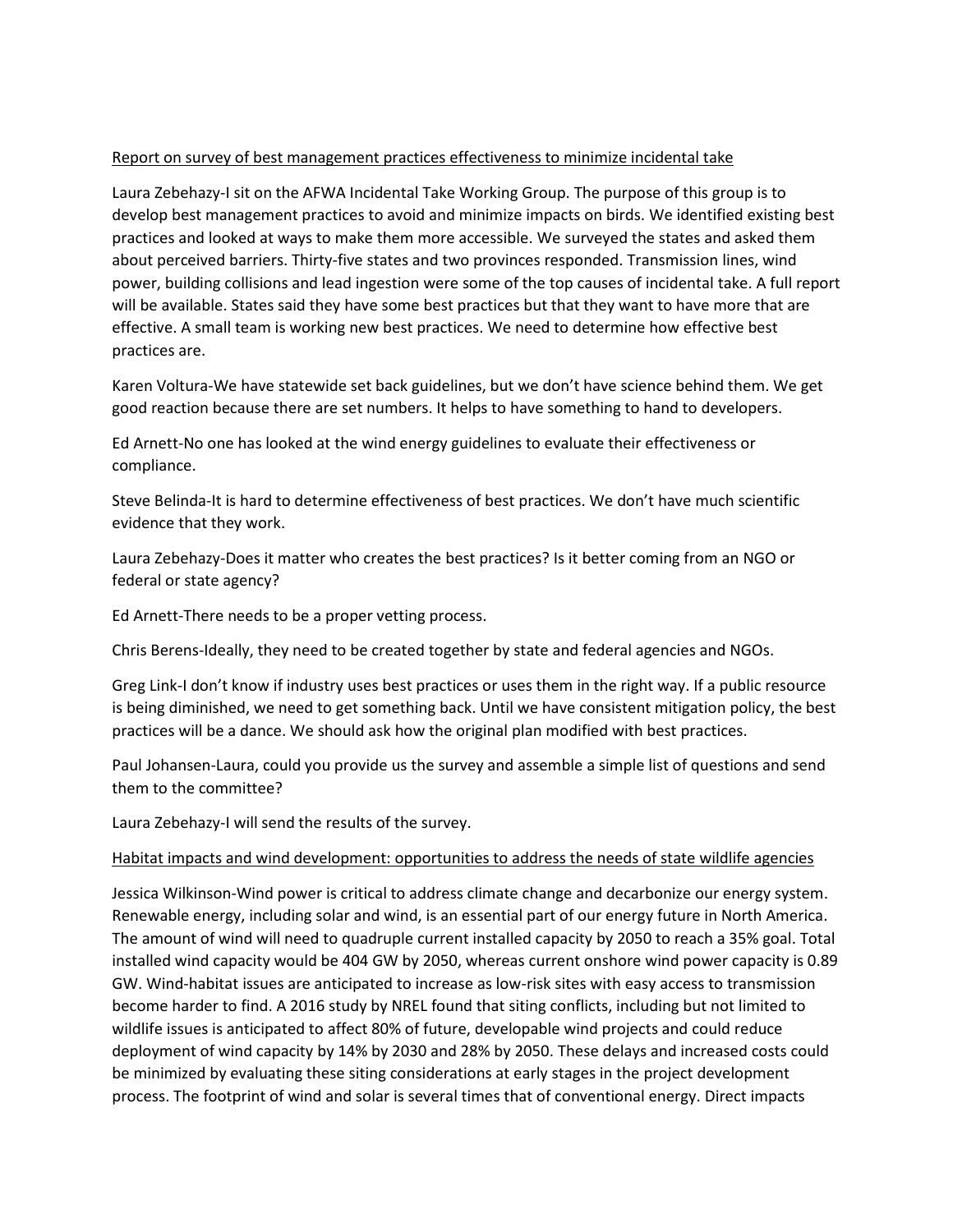include post-construction, collisions, direct strike and habitat impacts include fragmentation, degradation/loss, species displacement and behavioral impacts. AFWA conducted a preliminary survey of the states to assess wind power siting concerns. They asked states to identify their greatest challenges and opportunities related to wind power siting and what role they see for NGOs like TNC. The challenges that were identified included 1) Siting decisions that are made before or without consultation of state wildlife agencies; 2) Landscape impacts (fragmentation) and cumulative impacts are not considered; 3) No requirements to consult with wildlife agency; 4) Insufficient data/science on wildlife impacts; 5) Limited data sharing. The following opportunities were identified: 1) More research is needed; 2) Need to incentivize well-sited wind; 3) Need to improve communication between agencies and industry; 4) More regional coordination including data sharing; 5) The need to communicate benefits of "green" wind development. We would like to form a working group to do a larger survey of all states and identify potential actions that the committee can take and report out at the September AFWA meeting.

Karen Voltura-The easy sites have been taken.

Laura Zebehazy-We need to look at the wind energy guidelines again since we have more data now. Bats feed in agricultural lands but the wind energy guidelines send development to agricultural lands.

Jessica Wilkinson-There are other questions we could ask. The pilot survey of states was limited.

Mylea Bayless-You might consider collaborating with the incidental take working group on theirsurvey. The Bat Working Group is also thinking about a survey of the states. We might want to consider collaborating with the three surveys.

Laura Zebehazy-The survey the bird committee conducted is specific to incidental take.

Paul Johansen-There seem to be opportunities to collaborate with the Bat Working Group.

Sarah Reif-I would like to understand how/if states are using take authority.

Steve Holmer-The Bird Conservation Committee is sending out a mitigation framework.

Bob Sargent-A small percentage of states have "take" authority but is not robust for many.

Paul Johansen-Is there interest in a small group flushing out a survey that we can send out to the states to solicit input on wind siting? Are there states, federal agencies, and NGO's who would be interested in working on this?

#### Bat and wind energy cooperative (BWEC) research priorities

Michael Schirmacher-Bat Conservation International is a founding member and coordinates the Bats and Wind Energy Cooperative which is an alliance of experts from government agencies, private industry, academic institutions, and non-governmental organizations that cooperate to develop and disseminate solutions to reduce to the greatest extent practicable or, where possible, prevent mortality of bats at wind energy facilities. New research priorities have been developed. More information about BWEC is available a[t http://batsandwind.org/.](http://batsandwind.org/)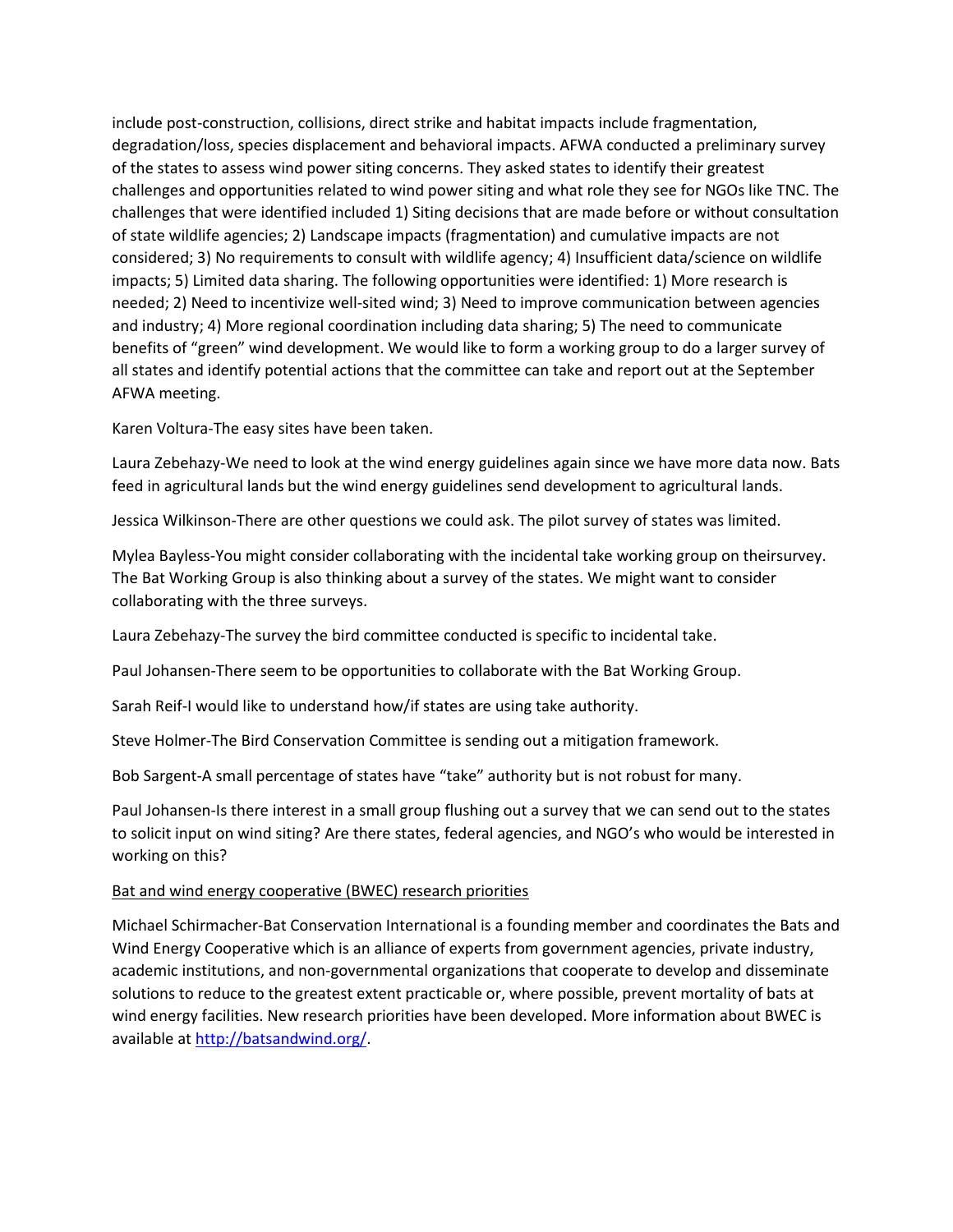Mylea Bayless-How would you like to get information about BWEC?

Laura Zebehazy-The Bat Working Group would be a good source.

Michael Schirmacher-There is a BWEC newsletter you can get at [www.batsandwind.org.](http://www.batsandwind.org/)

Paul Johansen-Send Mark the information. He can send it out to the committee.

### Western big game winter range and migration corridors and Secretarial Order 3362

Casey Stemler-Secretarial Order 3362 speaks to working with the states. It is respectful of state authorities. We asked western states for their priorities. Most states don't have maps of corridors. We asked states for their priorities and risks. Some states sent us game management units. These are large blocks, not priority areas. The number one risk cited by states was highways which kill wildlife and stoping migration. Oil and gas development in Idaho, Wyoming and Colorado and solar in Washington were also mentioned. Mineral extraction was cited in Washington and Nevada. How are states dealing with these risks? Wyoming worked through a process with lease sales where they can ask for a deferment or language when the lease is exercised. Wyoming is the only state to move on this. Colorado would like a buffer. States have not asked for anything on wind and solar.

Karen Voltura-We would like to see a requirement for one facility per square mile on leases in Colorado. We would like some acres deferred.

### Research and best management practices to avoid/minimize wildlife impacts from solar development

Jennifer Goff-In Florida, solar development ranges from 1-40,000 acres. When 75 megawatts is reached, it triggers a review so some projects come in at 74.9 megawatts. Fencing around solar sites is stopping wildlife movement. There is little research on avian mortality, so we are starting an avian mortality study. Data collection is just beginning, and results will be shared with other states. Some sites are being constructed in Florida Panther habitat, so we are looking at modifying fencing. We use cameras to do preconstruction surveys and we've seen positive results with wildlife moving across sites. Native seed mixes/seedlings are affordable and low growing forms can be used on solar sites. Solar areas may be able to hold gopher tortoises long-term, but studies are needed. We would like to know if southeastern states are interested in best management practices.

Karen Voltura-Have you thought about changing the threshold for solar permitting?

Michael Schirmacher-You might want to use the GenEx model to estimate mortality.

Steve Holmer-Habitat loss from power lines to serve solar production might be a larger impact. We need more information on that.

Davia Palmeri-Oregon is dealing with the same issue. Small projects are being done to avoid the permitting process.

## Partner Updates

Mona Khalil-USGS is focused on understanding and mapping risk to fish and wildlife, measuring impacts and informing solutions. Solar powered GPS-GSM telemetry systems are helping scientists study movement of eagles. Topographic roughness, ground elevation, and aspect were the primary drivers of flight altitude above ground level, and those primary drivers acted on thermal updrafts. Warm seasons